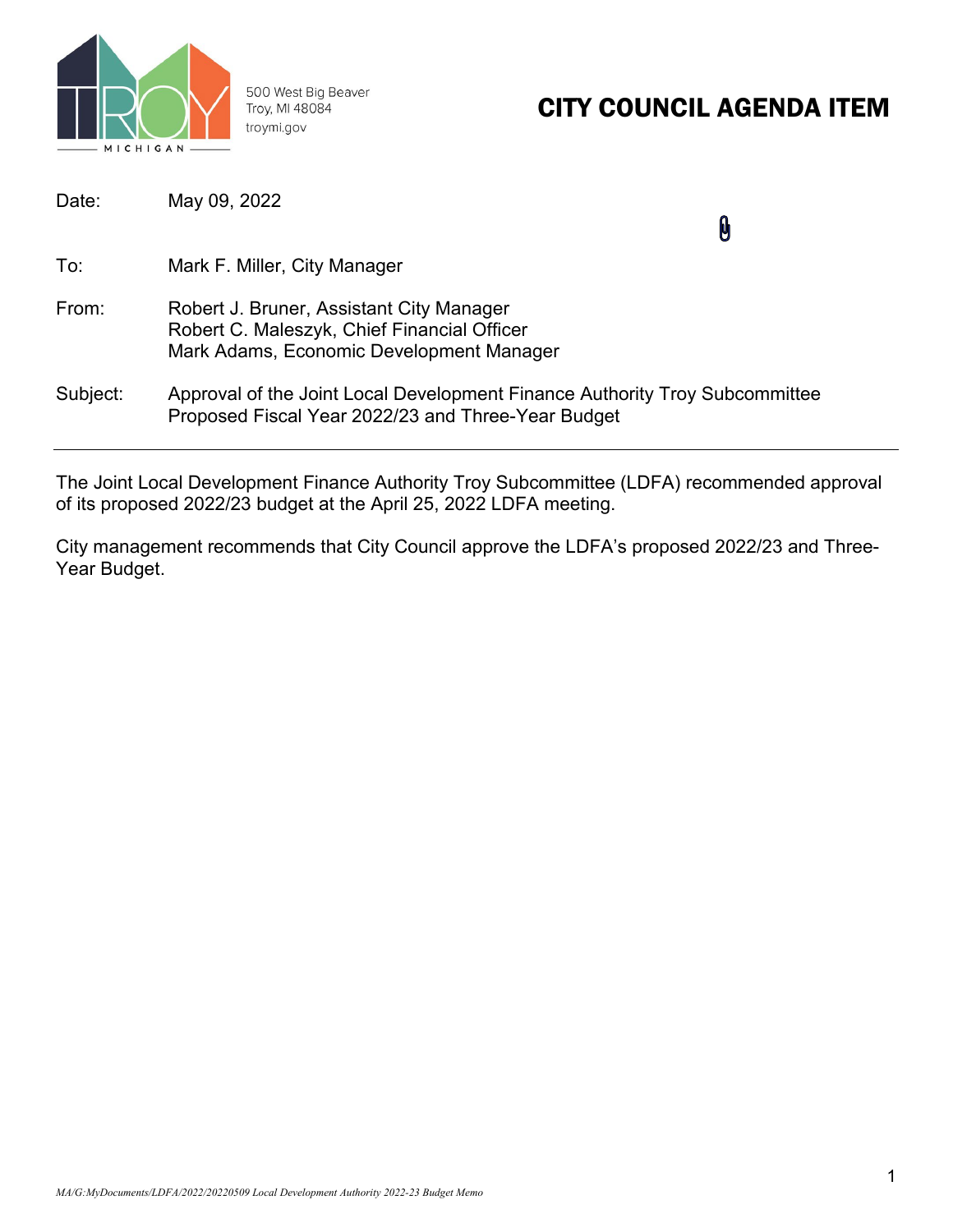

*Local Development Financing Authority*

### **County of Oakland, State of Michigan**

**2022/23 through 2024/25 Budget**

## Introduction

Troy's Local Development Finance Authority, as established by the Local Development Financing Act, Act 281 of 1986, Section 125.2151, and recodified as Act 57 of 2018, MCL 125.4401 et. seq., is composed of five members appointed for four year terms by the Mayor, subject to the approval of City Council.

The Authority's primary objective is to encourage local development to prevent conditions of unemployment and to promote economic growth; to provide for the establishment of local development finance authorities and to prescribe their powers and duties; to provide for the creation of a board to govern an authority and to prescribe its powers and duties; to provide for the creation and implementation of development plans; to authorize the acquisition and disposal of interests in real and personal property; to permit the issuance of bonds and other evidences of indebtedness by an authority; to prescribe powers and duties of certain public entities and state officers and agencies; to reimburse authorities for certain losses of tax increment revenues; and to authorize and permit the use of tax increment financing.

In 2003, the City of Troy established the Automation Alley SmartZone. In 2017, the SmartZone was extended for an additional 15 years. Central to the SmartZone was the designation of an area as a certified technology park. This 75-acre zone was created as a Local Development Finance Authority (LDFA). The tax increment will be used to fund infrastructure for the Automation Alley SmartZone. Initially funds were used to establish Automation Alley and it's technology accelerator program. Funds are provided to Automation Alley for operational assistance of the technology accelerator. Automation Alley is a nonprofit manufacturing and technology business association and Michigan's Industry 4.0 knowledge center, with a global outlook and a regional focus. The organization connects industry, academia and government to fuel Michigan's economy and accelerate innovation. Automation Alley offers programs, resources and knowledge to help members grow and prosper in the digital age.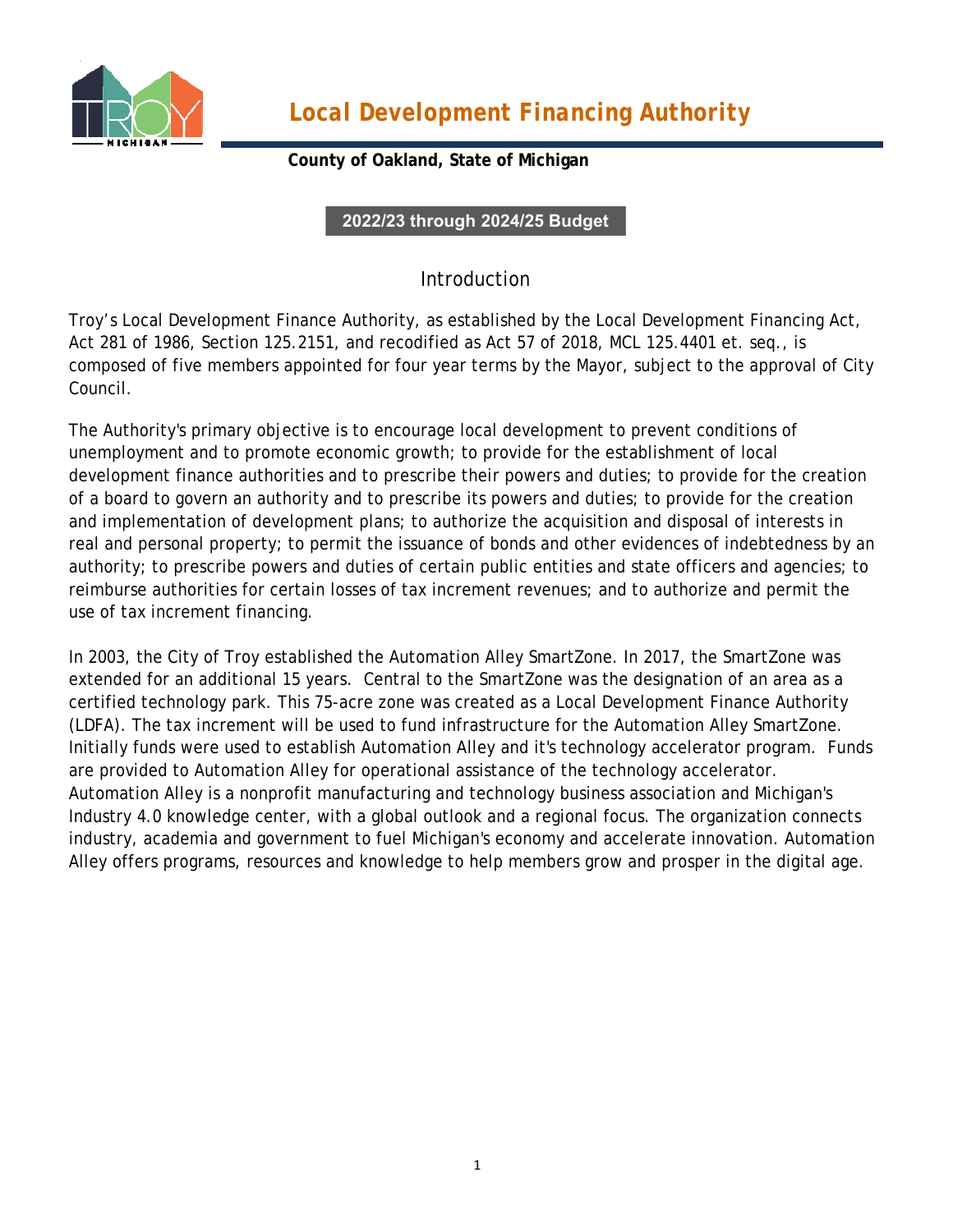

# *Local Development Financing Authority*

### **County of Oakland, State of Michigan**

|                               |    | 2021<br>Actual |      | 2022<br>Estimated | 2022<br><b>Budget</b> |            | 2023<br><b>Budget</b> |            | 2024<br><b>Budget</b> |         | 2025<br><b>Budget</b> |           |
|-------------------------------|----|----------------|------|-------------------|-----------------------|------------|-----------------------|------------|-----------------------|---------|-----------------------|-----------|
| <b>REVENUE</b>                |    |                |      |                   |                       |            |                       |            |                       |         |                       |           |
| Property Taxes                | \$ | 150,188        | - \$ | 176,440 \$        |                       | 176,440 \$ |                       | 184,280 \$ |                       | 215,430 | \$.                   | 231,790   |
| State Revenue Sharing-EMPP    |    | 51,815         |      | 40,000            |                       | 40,000     |                       | 40,000     |                       | 40,000  |                       | 40,000    |
| Interest Income (loss)        |    | (1,049)        |      | 100               |                       | 100        |                       | 100        |                       | 100     |                       | 100       |
| <b>Total Revenues</b>         |    | 200,954        |      | 216,540           |                       | 216,540    |                       | 224,380    |                       | 255,530 |                       | 271,890   |
| <b>EXPENDITURES</b>           |    |                |      |                   |                       |            |                       |            |                       |         |                       |           |
| Automation Alley - Operations |    | 119,952        |      | 114,516           |                       | 114,516    |                       | 119,088    |                       | 137,658 |                       | 147,354   |
| Infrastructure                |    | 75,264         |      | 76,344            |                       | 76,344     |                       | 79,392     |                       | 91,772  |                       | 98,236    |
| Tax Tribunals/Tax Refunds     |    |                |      |                   |                       |            |                       |            |                       |         |                       |           |
| Administrative Services       |    | 5,000          |      | 5,100             |                       | 5,100      |                       | 5,200      |                       | 5,300   |                       | 5,400     |
| Marketing Costs (Membership)  |    | 17,500         |      | 17,500            |                       | 17,500     |                       | 17,500     |                       | 17,500  |                       | 17,500    |
| <b>Audit Fees</b>             |    |                |      | 2.050             |                       | 2,050      |                       | 2,200      |                       | 2,300   |                       | 2,400     |
| Other                         |    |                |      | 1,000             |                       | 1,000      |                       | 1,000      |                       | 1,000   |                       | 1,000     |
| <b>TOTAL - EXPENDITURES</b>   |    | 217,716        |      | 216,510           |                       | 216,510    |                       | 224,380    |                       | 255,530 |                       | 271,890   |
| Change Before Other Financing |    | (16, 762)      |      | 30                |                       | 30         |                       |            |                       |         |                       |           |
| BEGINNING FUND BALANCE        |    | 129,533        |      | 112,771           |                       | 112,771    |                       | 112,801    |                       | 112,801 |                       | 112,801   |
| <b>ENDING FUND BALANCE</b>    |    | 112,771        | \$   | 112,801           | \$                    | 112,801    | \$                    | 112,801    | \$                    | 112,801 |                       | \$112,801 |

#### **2022/23 through 2024/25 Budget**

#### **Captured Taxable Value**

|                                                    | 2022/23          | 2023/24          |    | 2024/25    |
|----------------------------------------------------|------------------|------------------|----|------------|
| Industrial Real Property                           | Taxable          | Taxable          |    | Taxable    |
| Real Base Taxable Value                            | \$<br>13,016,380 | \$<br>13,016,380 | S  | 13,016,380 |
| Real Taxable Value                                 | 17,330,750       | 18, 197, 288     |    | 18,652,220 |
| Industrial Real Captured Value                     | 4,314,370        | 5,180,908        |    | 5,635,840  |
| <b>Commercial Personal Property</b>                |                  |                  |    |            |
| Personal Base Taxable Value                        | 545,070          | 545,070          |    | 545,070    |
| Personal Taxable Value                             | 1,754,990        | 1,842,740        |    | 1,888,808  |
| <b>Commercial Personal Property Captured Value</b> | 1,209,920        | 1,297,670        |    | 1,343,738  |
| <b>Industrial Personal Property</b>                |                  |                  |    |            |
| Personal Base Taxable Value                        | 885,930          | 885,930          |    | 885,930    |
| Personal Taxable Value                             | 1,404,510        | 1,404,510        |    | 1,404,510  |
| Commercial Personal Property Captured Value        | 518,580          | 518,580          |    | 518,580    |
| <b>Total Captured Value</b>                        | 6,042,870        | \$<br>6,997,157  | \$ | 7,498,158  |
| <b>Tax Revenues</b>                                |                  |                  |    |            |
| Industrial Real Revenues                           | \$<br>144,740    | \$<br>173,810    | \$ | 189,070    |
| <b>Commercial Personal Revenues</b>                | 28,770           | 30,850           |    | 31,950     |
| Industrial Personal Revenues                       | 10,770           | 10,770           |    | 10,770     |
| <b>Total Revenues</b>                              | 184,280          | \$<br>215,430    | \$ | 231,790    |